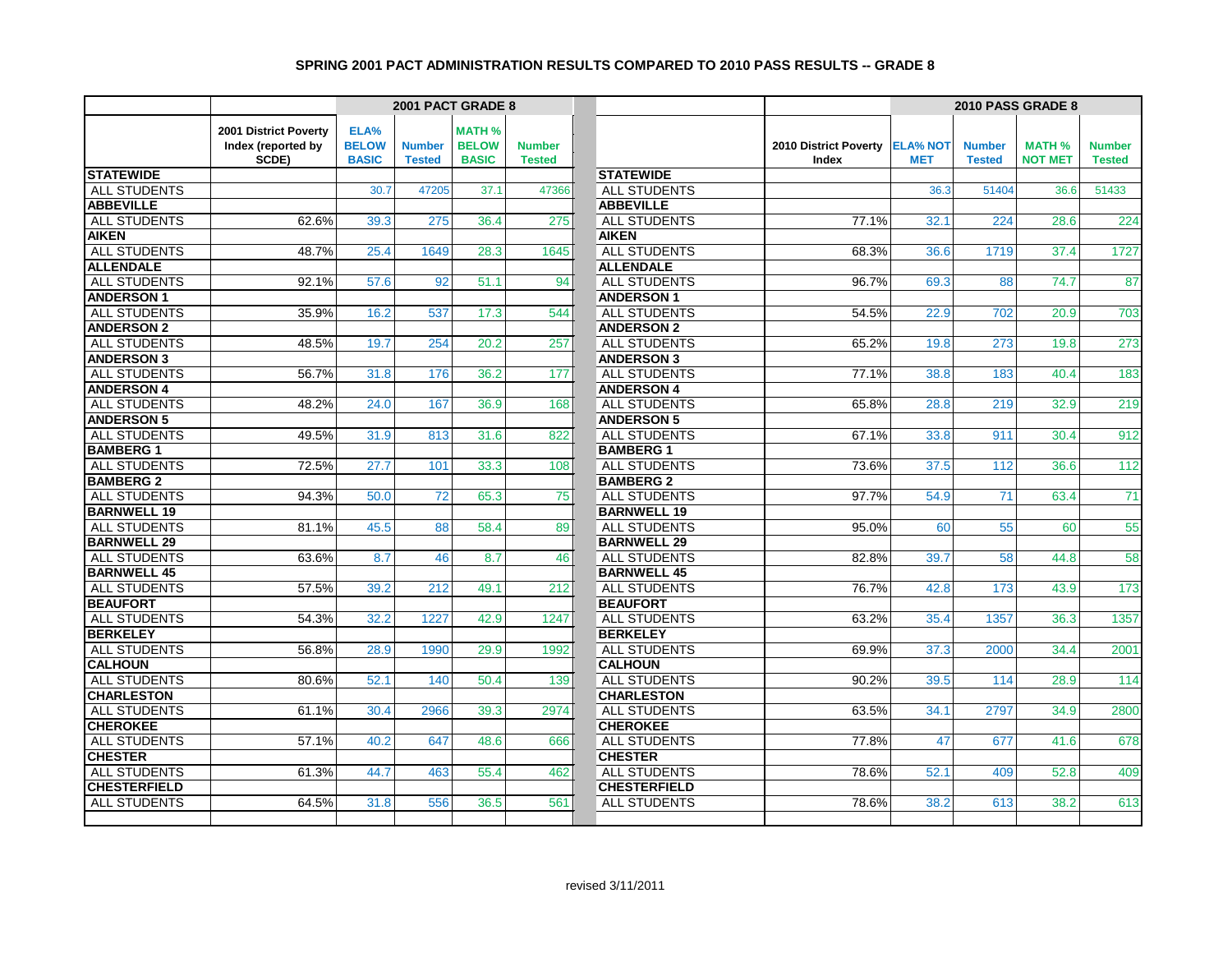|                     |                       |              |               | 2001 PACT GRADE 8 |               |                     | 2010 PASS GRADE 8              |            |               |                |                  |
|---------------------|-----------------------|--------------|---------------|-------------------|---------------|---------------------|--------------------------------|------------|---------------|----------------|------------------|
|                     | 2001 District Poverty | ELA%         |               | <b>MATH %</b>     |               |                     |                                |            |               |                |                  |
|                     | Index (reported by    | <b>BELOW</b> | <b>Number</b> | <b>BELOW</b>      | <b>Number</b> |                     | 2010 District Poverty ELA% NOT |            | <b>Number</b> | <b>MATH %</b>  | <b>Number</b>    |
|                     | SCDE)                 | <b>BASIC</b> | <b>Tested</b> | <b>BASIC</b>      | <b>Tested</b> |                     | Index                          | <b>MET</b> | <b>Tested</b> | <b>NOT MET</b> | <b>Tested</b>    |
| <b>CLARENDON 1</b>  |                       |              |               |                   |               | <b>CLARENDON 1</b>  |                                |            |               |                |                  |
| <b>ALL STUDENTS</b> | 97.5%                 | 42.1         | 95            | 47.9              | 94            | <b>ALL STUDENTS</b> | 96.5%                          | 57.6       | 59            | 57.6           | 59               |
| <b>CLARENDON 2</b>  |                       |              |               |                   |               | <b>CLARENDON 2</b>  |                                |            |               |                |                  |
| ALL STUDENTS        | 74.1%                 | 31.2         | 263           | 29.0              | 262           | <b>ALL STUDENTS</b> | 89.5%                          | 54         | 224           | 59.4           | 224              |
| <b>CLARENDON 3</b>  |                       |              |               |                   |               | <b>CLARENDON 3</b>  |                                |            |               |                |                  |
| ALL STUDENTS        | 61.5%                 | 35.1         | 97            | 39.8              | 93            | ALL STUDENTS        | 67.3%                          | 33.3       | 81            | 40.7           | 81               |
| <b>COLLETON</b>     |                       |              |               |                   |               | <b>COLLETON</b>     |                                |            |               |                |                  |
| ALL STUDENTS        | 76.0%                 | 36.1         | 424           | 46.3              | 428           | ALL STUDENTS        | 89.3%                          | 48.2       | 423           | 53.2           | 423              |
| <b>DARLINGTON</b>   |                       |              |               |                   |               | <b>DARLINGTON</b>   |                                |            |               |                |                  |
| <b>ALL STUDENTS</b> | 70.4%                 | 44.5         | 751           | 43.8              | 758           | <b>ALL STUDENTS</b> | 81.4%                          | 41.9       | 792           | 45.8           | 790              |
| <b>DILLON 1</b>     |                       |              |               |                   |               | <b>DILLON1</b>      |                                |            |               |                |                  |
| <b>ALL STUDENTS</b> | 76.6%                 | 39.7         | 68            | 42.6              | 68            | ALL STUDENTS        | 85.9%                          | 47.5       | 59            | 39             | 59               |
| <b>DILLON 2</b>     |                       |              |               |                   |               | <b>DILLON 2</b>     |                                |            |               |                |                  |
| <b>ALL STUDENTS</b> | 84.7%                 | 42.6         | 291           | 60.1              | 288           | <b>ALL STUDENTS</b> | 94.2%                          | 52.9       | 238           | 47.5           | 238              |
| <b>DILLON 3</b>     |                       |              |               |                   |               | <b>DILLON 3</b>     |                                |            |               |                |                  |
| <b>ALL STUDENTS</b> | 72.7%                 | 24.4         | 119           | 20.3              | 118           | ALL STUDENTS        | 79.9%                          | 54         | 124           | 42.7           | $\overline{124}$ |
| <b>DORCHESTER 2</b> |                       |              |               |                   |               | <b>DORCHESTER 2</b> |                                |            |               |                |                  |
| <b>ALL STUDENTS</b> | 38.3%                 | 24.3         | 1368          | 28.1              | 1366          | <b>ALL STUDENTS</b> | 56.1%                          | 24.6       | 1663          | 25.5           | 1665             |
| <b>DORCHESTER 4</b> |                       |              |               |                   |               | <b>DORCHESTER 4</b> |                                |            |               |                |                  |
| ALL STUDENTS        | 79.9%                 | 60.0         | 185           | 62.0              | 192           | ALL STUDENTS        | 87.9%                          | 53.8       | 173           | 54.9           | 173              |
| <b>EDGEFIELD</b>    |                       |              |               |                   |               | <b>EDGEFIELD</b>    |                                |            |               |                |                  |
| <b>ALL STUDENTS</b> | 59.7%                 | 25.7         | 300           | 40.9              | 298           | <b>ALL STUDENTS</b> | 69.9%                          | 33.3       | 291           | 42.5           | 292              |
| <b>FAIRFIELD</b>    |                       |              |               |                   |               | <b>FAIRFIELD</b>    |                                |            |               |                |                  |
| ALL STUDENTS        | 81.1%                 | 46.9         | 226           | 60.7              | 224           | ALL STUDENTS        | 93.1%                          | 52.6       | 213           | 62.9           | 213              |
| <b>FLORENCE 1</b>   |                       |              |               |                   |               | <b>FLORENCE 1</b>   |                                |            |               |                |                  |
| ALL STUDENTS        | 53.7%                 | 32.9         | 1050          | 50.4              | 1054          | ALL STUDENTS        | 70.9%                          | 37.4       | 1039          | 40.8           | 1037             |
| <b>FLORENCE 2</b>   |                       |              |               |                   |               | <b>FLORENCE 2</b>   |                                |            |               |                |                  |
| <b>ALL STUDENTS</b> | 67.7%                 | 18.1         | 72            | 22.4              | 76            | ALL STUDENTS        | 78.9%                          | 53.3       | 92            | 55.4           | 92               |
| <b>FLORENCE 3</b>   |                       |              |               |                   |               | <b>FLORENCE 3</b>   |                                |            |               |                |                  |
| <b>ALL STUDENTS</b> | 80.6%                 | 44.2         | 267           | 47.9              | 286           | ALL STUDENTS        | 92.5%                          | 56.5       | 200           | 47.5           | 200              |
| <b>FLORENCE 4</b>   |                       |              |               |                   |               | <b>FLORENCE 4</b>   |                                |            |               |                |                  |
| <b>ALL STUDENTS</b> | 87.4%                 | 56.7         | 90            | 66.7              | 90            | <b>ALL STUDENTS</b> | 95.4%                          | 60.8       | 51            | 51             | 51               |
| <b>FLORENCE 5</b>   |                       |              |               |                   |               | <b>FLORENCE 5</b>   |                                |            |               |                |                  |
| <b>ALL STUDENTS</b> | 57.0%                 | 31.5         | 111           | 31.3              | $112$         | <b>ALL STUDENTS</b> | 74.4%                          | 33.6       | 110           | 31.8           | 110              |
| <b>GEORGETOWN</b>   |                       |              |               |                   |               | <b>GEORGETOWN</b>   |                                |            |               |                |                  |
| ALL STUDENTS        | 65.4%                 | 37.0         | 759           | 43.6              | 757           | ALL STUDENTS        | 73.8%                          | 38.1       | 732           | 38.9           | 732              |
| <b>GREENVILLE</b>   |                       |              |               |                   |               | <b>GREENVILLE</b>   |                                |            |               |                |                  |
| <b>ALL STUDENTS</b> | 40.8%                 | 28.2         | 4279          | 36.7              | 4304          | <b>ALL STUDENTS</b> | 58.3%                          | 33.6       | 5044          | 35.5           | 5056             |
| <b>GREENWOOD 50</b> |                       |              |               |                   |               | <b>GREENWOOD 50</b> |                                |            |               |                |                  |
| <b>ALL STUDENTS</b> | 50.9%                 | 32.4         | 638           | 40.9              | 635           | ALL STUDENTS        | 71.4%                          | 43.6       | 659           | 43.4           | 659              |
| <b>GREENWOOD 51</b> |                       |              |               |                   |               | <b>GREENWOOD 51</b> |                                |            |               |                |                  |
| <b>ALL STUDENTS</b> | 56.1%                 | 36.6         | 71            | 50.7              | 71            | <b>ALL STUDENTS</b> | 78.5%                          | 39.8       | 88            | 47.7           | 88               |
|                     |                       |              |               |                   |               |                     |                                |            |               |                |                  |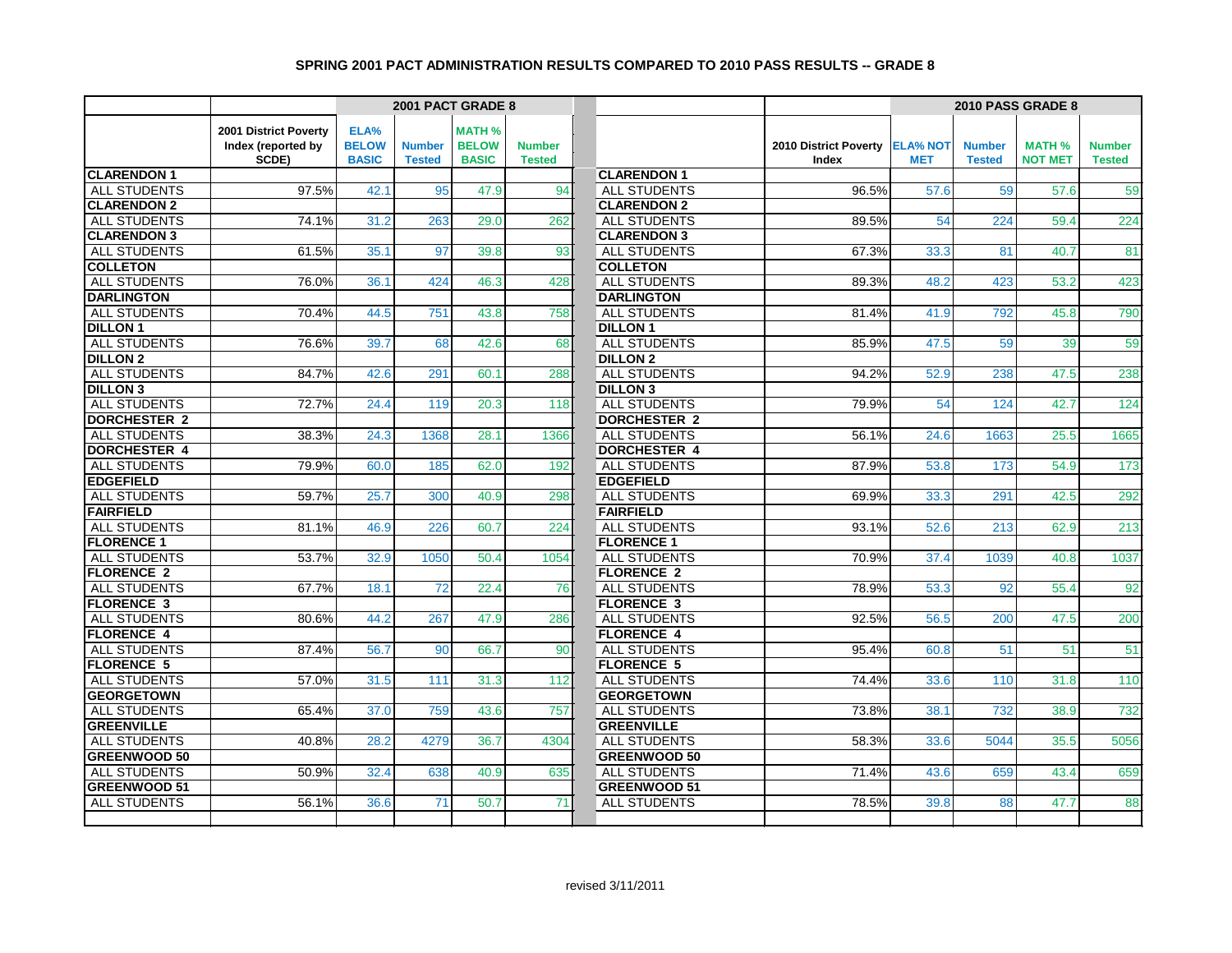|                                           |                       |              |               | 2001 PACT GRADE 8 |               |                                           |                       | 2010 PASS GRADE 8 |               |                |               |
|-------------------------------------------|-----------------------|--------------|---------------|-------------------|---------------|-------------------------------------------|-----------------------|-------------------|---------------|----------------|---------------|
|                                           | 2001 District Poverty | ELA%         |               | <b>MATH %</b>     |               |                                           |                       |                   |               |                |               |
|                                           | Index (reported by    | <b>BELOW</b> | <b>Number</b> | <b>BELOW</b>      | <b>Number</b> |                                           | 2010 District Poverty | <b>ELA% NOT</b>   | <b>Number</b> | <b>MATH %</b>  | <b>Number</b> |
|                                           | SCDE)                 | <b>BASIC</b> | <b>Tested</b> | <b>BASIC</b>      | <b>Tested</b> |                                           | Index                 | <b>MET</b>        | <b>Tested</b> | <b>NOT MET</b> | <b>Tested</b> |
| <b>GREENWOOD 52</b>                       |                       |              |               |                   |               | <b>GREENWOOD 52</b>                       |                       |                   |               |                |               |
| <b>ALL STUDENTS</b>                       | 46.4%                 | 14.0         | 114           | 13.1              | 107           | <b>ALL STUDENTS</b>                       | 64.2%                 | 38.6              | 140           | 48.9           | 141           |
| <b>HAMPTON1</b>                           |                       |              |               |                   |               | <b>HAMPTON1</b>                           |                       |                   |               |                |               |
| <b>ALL STUDENTS</b>                       | 66.9%                 | 24.9         | 177           | 42.0              | 181           | <b>ALL STUDENTS</b>                       | 80.4%                 | 44.2              | 190           | 42.1           | 190           |
| <b>HAMPTON 2</b>                          |                       |              |               |                   |               | <b>HAMPTON 2</b>                          |                       |                   |               |                |               |
| <b>ALL STUDENTS</b>                       | 88.2%                 | 64.6         | 96            | 79.6              | 108           | <b>ALL STUDENTS</b>                       | 96.0%                 | 72.9              | 70            | 60             | 70            |
| <b>HORRY</b>                              |                       |              |               |                   |               | <b>HORRY</b>                              |                       |                   |               |                |               |
| ALL STUDENTS                              | 55.2%                 | 25.0         | 2000          | 28.7              | 1979          | <b>ALL STUDENTS</b>                       | 72.3%                 | 33.7              | 2724          | 32.2           | 2724          |
| <b>JASPER</b>                             |                       |              |               |                   |               | <b>JASPER</b>                             |                       |                   |               |                |               |
| <b>ALL STUDENTS</b>                       | 88.4%                 | 62.0         | 158           | 75.6              | 164           | <b>ALL STUDENTS</b>                       | 91.6%                 | 60.1              | 203           | 71.1           | 204           |
| <b>KERSHAW</b>                            |                       |              |               |                   |               | <b>KERSHAW</b>                            |                       |                   |               |                |               |
| <b>ALL STUDENTS</b>                       | 52.4%                 | 29.9         | 733           | 39.0              | 739           | <b>ALL STUDENTS</b>                       | 65.9%                 | 30.1              | 793           | 30.8           | 793           |
| <b>LANCASTER</b>                          |                       |              |               |                   |               | <b>LANCASTER</b>                          |                       |                   |               |                |               |
| <b>ALL STUDENTS</b>                       | 54.1%                 | 38.5         | 836           | 42.8              | 838           | <b>ALL STUDENTS</b>                       | 65.7%                 | 37.2              | 812           | 36.9           | 814           |
| <b>LAURENS 55</b>                         |                       |              |               |                   |               | <b>LAURENS 55</b>                         |                       |                   |               |                |               |
| <b>ALL STUDENTS</b>                       | 52.4%                 | 33.1         | 435           | 42.0              | 445           | <b>ALL STUDENTS</b>                       | 77.9%                 | 37.5              | 411           | 35.3           | 411           |
| <b>LAURENS 56</b>                         |                       |              |               |                   |               | <b>LAURENS 56</b>                         |                       |                   |               |                |               |
| <b>ALL STUDENTS</b>                       | 61.6%                 | 42.0         | 250           | 56.0              | 250           | ALL STUDENTS                              | 81.7%                 | 43.8              | 224           | 42.7           | 225           |
| <b>LEE</b><br><b>ALL STUDENTS</b>         |                       |              | 165           |                   |               | LEE.<br><b>ALL STUDENTS</b>               |                       |                   |               | 71.9           | 139           |
|                                           | 90.9%                 | 63.6         |               | 75.6              | 168           |                                           | 97.1%                 | 69.8              | 139           |                |               |
| <b>LEXINGTON 1</b>                        |                       |              |               |                   |               | <b>LEXINGTON 1</b><br><b>ALL STUDENTS</b> |                       |                   |               |                |               |
| <b>ALL STUDENTS</b><br><b>LEXINGTON 2</b> | 31.0%                 | 16.5         | 1306          | 22.0              | 1303          | <b>LEXINGTON 2</b>                        | 48.3%                 | 26.9              | 1635          | 28.2           | 1634          |
| <b>ALL STUDENTS</b>                       | 53.2%                 | 21.0         | 620           | 22.3              | 620           | <b>ALL STUDENTS</b>                       | 72.0%                 | 36.7              | 633           | 39             | 633           |
| <b>LEXINGTON 3</b>                        |                       |              |               |                   |               | <b>LEXINGTON 3</b>                        |                       |                   |               |                |               |
| <b>ALL STUDENTS</b>                       | 57.0%                 | 32.8         | 186           | 37.9              | 190           | <b>ALL STUDENTS</b>                       | 75.6%                 | 41.9              | 155           | 35.7           | 154           |
| <b>LEXINGTON 4</b>                        |                       |              |               |                   |               | <b>LEXINGTON 4</b>                        |                       |                   |               |                |               |
| <b>ALL STUDENTS</b>                       | 67.0%                 | 31.0         | 239           | 44.6              | 242           | ALL STUDENTS                              | 85.0%                 | 45                | 251           | 47.8           | 251           |
| <b>LEXINGTON 5</b>                        |                       |              |               |                   |               | <b>LEXINGTON 5</b>                        |                       |                   |               |                |               |
| <b>ALL STUDENTS</b>                       | 20.3%                 | 14.8         | 1143          | 14.1              | 1131          | <b>ALL STUDENTS</b>                       | 40.4%                 | 21.8              | 1309          | 19.7           | 1312          |
| <b>McCORMICK</b>                          |                       |              |               |                   |               | <b>McCORMICK</b>                          |                       |                   |               |                |               |
| <b>ALL STUDENTS</b>                       | 73.1%                 | 47.4         | 97            | 65.6              | 96            | <b>ALL STUDENTS</b>                       | 90.4%                 | 57.4              | 68            | 66.2           | 68            |
| <b>MARION 1</b>                           |                       |              |               |                   |               | <b>MARION 1</b>                           |                       |                   |               |                |               |
| <b>ALL STUDENTS</b>                       | 77.3%                 | 49.1         | 234           | 41.8              | 208           | <b>ALL STUDENTS</b>                       | 89.9%                 | 56.8              | 185           | 56.2           | 185           |
| <b>MARION 2</b>                           |                       |              |               |                   |               | <b>MARION 2</b>                           |                       |                   |               |                |               |
| <b>ALL STUDENTS</b>                       | 83.3%                 | 48.6         | 148           | 52.0              | 148           | ALL STUDENTS                              | 94.6%                 | 62.4              | 133           | 64.7           | 133           |
| <b>MARION 3</b>                           |                       |              |               |                   |               | <b>MARION 7*</b>                          |                       |                   |               |                |               |
| <b>ALL STUDENTS</b>                       | 96.6%                 | 36.4         | 44            | 47.8              | 46            | ALL STUDENTS                              | 98.3%                 | 61.9              | 42            | 66.7           | 42            |
| <b>MARION 4</b>                           |                       |              |               |                   |               | <b>MARION 4</b>                           |                       |                   |               |                |               |
| <b>ALL STUDENTS</b>                       | 89.1%                 | 42.9         | 28            | 54.5              | 33            | <b>ALL STUDENTS</b>                       | <b>NA</b>             | <b>NA</b>         | <b>NA</b>     | <b>NA</b>      | <b>NA</b>     |
| <b>MARION 7*</b>                          |                       |              |               |                   |               |                                           |                       |                   |               |                |               |
| <b>ALL STUDENTS</b>                       | <b>NA</b>             | <b>NA</b>    | <b>NA</b>     | <b>NA</b>         | <b>NA</b>     |                                           |                       |                   |               |                |               |
|                                           |                       |              |               |                   |               |                                           |                       |                   |               |                |               |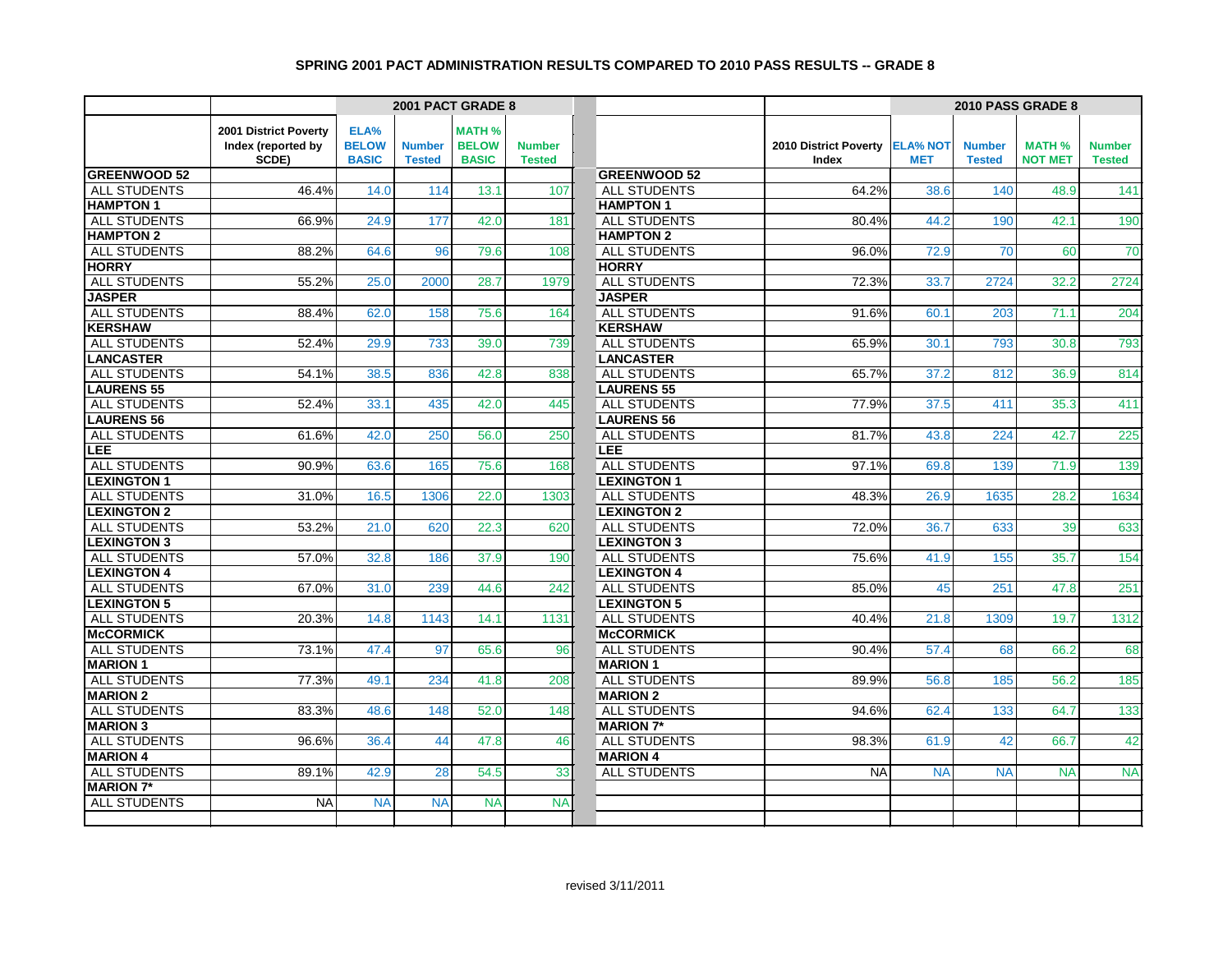|                      |                       |              | 2001 PACT GRADE 8 |               |               |                      |                       | 2010 PASS GRADE 8 |               |                |               |  |
|----------------------|-----------------------|--------------|-------------------|---------------|---------------|----------------------|-----------------------|-------------------|---------------|----------------|---------------|--|
|                      | 2001 District Poverty | ELA%         |                   | <b>MATH %</b> |               |                      |                       |                   |               |                |               |  |
|                      | Index (reported by    | <b>BELOW</b> | <b>Number</b>     | <b>BELOW</b>  | <b>Number</b> |                      | 2010 District Poverty | <b>ELA% NOT</b>   | <b>Number</b> | <b>MATH %</b>  | <b>Number</b> |  |
|                      | SCDE)                 | <b>BASIC</b> | <b>Tested</b>     | <b>BASIC</b>  | <b>Tested</b> |                      | Index                 | <b>MET</b>        | <b>Tested</b> | <b>NOT MET</b> | <b>Tested</b> |  |
| <b>MARBORO</b>       |                       |              |                   |               |               | <b>MARBORO</b>       |                       |                   |               |                |               |  |
| <b>ALL STUDENTS</b>  | 83.9%                 | 44.0         | 327               | 52.3          | 333           | ALL STUDENTS         | 93.0%                 | 56.6              | 309           | 56             | 309           |  |
| <b>NEWBERRY</b>      |                       |              |                   |               |               | <b>NEWBERRY</b>      |                       |                   |               |                |               |  |
| ALL STUDENTS         | 64.1%                 | 41.0         | 400               | 48.6          | 395           | <b>ALL STUDENTS</b>  | 74.8%                 | 41.7              | 432           | 37.5           | 432           |  |
| <b>OCONEE</b>        |                       |              |                   |               |               | <b>OCONEE</b>        |                       |                   |               |                |               |  |
| <b>ALL STUDENTS</b>  | 47.4%                 | 24.3         | 699               | 30.6          | 695           | <b>ALL STUDENTS</b>  | 69.4%                 | 35.4              | 830           | 33             | 830           |  |
| <b>ORANGEBURG 3</b>  |                       |              |                   |               |               | <b>ORANGEBURG 3</b>  |                       |                   |               |                |               |  |
| ALL STUDENTS         | 90.0%                 | 52.8         | 265               | 55.6          | 266           | <b>ALL STUDENTS</b>  | 95.6%                 | 60                | 215           | 62.8           | 215           |  |
| <b>ORANGEBURG 4</b>  |                       |              |                   |               |               | <b>ORANGEBURG 4</b>  |                       |                   |               |                |               |  |
| ALL STUDENTS         | 73.0%                 | 25.1         | 267               | 38.3          | 264           | ALL STUDENTS         | 83.8%                 | 45.9              | 259           | 42.5           | 259           |  |
| <b>ORANGEBURG 5</b>  |                       |              |                   |               |               | <b>ORANGEBURG 5</b>  |                       |                   |               |                |               |  |
| ALL STUDENTS         | 82.7%                 | 50.3         | 334               | 63.9          | 335           | <b>ALL STUDENTS</b>  | 90.8%                 | 53.7              | 428           | 55.6           | 428           |  |
| <b>PICKENS</b>       |                       |              |                   |               |               | <b>PICKENS</b>       |                       |                   |               |                |               |  |
| <b>ALL STUDENTS</b>  | 38.5%                 | 22.1         | 1109              | 23.6          | 1106          | <b>ALL STUDENTS</b>  | 60.8%                 | 31.3              | 1185          | 33.8           | 1186          |  |
| <b>RICHLAND1</b>     |                       |              |                   |               |               | <b>RICHLAND 1</b>    |                       |                   |               |                |               |  |
| <b>ALL STUDENTS</b>  | 67.7%                 | 38.1         | 1800              | 49.0          | 1818          | <b>ALL STUDENTS</b>  | 80.2%                 | 44                | 1587          | 47.4           | 1590          |  |
| <b>RICHLAND 2</b>    |                       |              |                   |               |               | <b>RICHLAND 2</b>    |                       |                   |               |                |               |  |
| <b>ALL STUDENTS</b>  | 32.4%                 | 22.8         | 1318              | 29.5          | 1307          | <b>ALL STUDENTS</b>  | 53.7%                 | 33                | 1828          | 33.2           | 1826          |  |
| <b>SALUDA</b>        |                       |              |                   |               |               | <b>SALUDA</b>        |                       |                   |               |                |               |  |
| <b>ALL STUDENTS</b>  | 64.3%                 | 46.4         | 151               | 44.9          | 138           | ALL STUDENTS         | 77.9%                 | 35.3              | 156           | 21.8           | 156           |  |
| <b>SPARTANBURG 1</b> |                       |              |                   |               |               | <b>SPARTANBURG 1</b> |                       |                   |               |                |               |  |
| <b>ALL STUDENTS</b>  | 42.7%                 | 17.7         | 328               | 20.1          | 333           | <b>ALL STUDENTS</b>  | 64.3%                 | 27.1              | 391           | 20.2           | 391           |  |
| <b>SPARTANBURG 2</b> |                       |              |                   |               |               | <b>SPARTANBURG 2</b> |                       |                   |               |                |               |  |
| ALL STUDENTS         | 38.4%                 | 12.8         | 554               | 24.0          | 554           | ALL STUDENTS         | 61.1%                 | 25.9              | 761           | 25.1           | 761           |  |
| <b>SPARTANBURG 3</b> |                       |              |                   |               |               | <b>SPARTANBURG 3</b> |                       |                   |               |                |               |  |
| <b>ALL STUDENTS</b>  | 52.5%                 | 21.4         | 196               | 28.2          | 206           | <b>ALL STUDENTS</b>  | 71.4%                 | 30                | 237           | 36.3           | 237           |  |
| <b>SPARTANBURG 4</b> |                       |              |                   |               |               | <b>SPARTANBURG 4</b> |                       |                   |               |                |               |  |
| ALL STUDENTS         | 48.3%                 | 32.7         | 211               | 41.2          | 211           | ALL STUDENTS         | 68.6%                 | 36.6              | 238           | 28.2           | 238           |  |
| <b>SPARTANBURG 5</b> |                       |              |                   |               |               | <b>SPARTANBURG 5</b> |                       |                   |               |                |               |  |
| <b>ALL STUDENTS</b>  | 45.0%                 | 25.7         | 420               | 33.7          | 421           | <b>ALL STUDENTS</b>  | 62.3%                 | 32.5              | 612           | 31.8           | 613           |  |
| <b>SPARTANBURG 6</b> |                       |              |                   |               |               | <b>SPARTANBURG 6</b> |                       |                   |               |                |               |  |
| <b>ALL STUDENTS</b>  | 42.9%                 | 19.8         | 646               | 33.6          | 655           | <b>ALL STUDENTS</b>  | 67.4%                 | 34.9              | 783           | 32.7           | 782           |  |
| <b>SPARTANBURG 7</b> |                       |              |                   |               |               | <b>SPARTANBURG 7</b> |                       |                   |               |                |               |  |
| <b>ALL STUDENTS</b>  | 65.1%                 | 40.3         | 620               | 42.3          | 624           | <b>ALL STUDENTS</b>  | 76.7%                 | 44.1              | 510           | 47.6           | 510           |  |
| <b>SUMTER 2</b>      |                       |              |                   |               |               | <b>SUMTER 2</b>      |                       |                   |               |                |               |  |
| ALL STUDENTS         | 71.7%                 | 35.5         | 609               | 39.2          | 610           | ALL STUDENTS         | 83.5%                 | 45.1              | 552           | 53.3           | 552           |  |
| <b>SUMTER 17</b>     |                       |              |                   |               |               | <b>SUMTER 17</b>     |                       |                   |               |                |               |  |
| <b>ALL STUDENTS</b>  | 63.2%                 | 32.6         | 596               | 43.6          | 601           | <b>ALL STUDENTS</b>  | 76.9%                 | 40.8              | 608           | 48.5           | 608           |  |
| <b>UNION</b>         |                       |              |                   |               |               | <b>UNION</b>         |                       |                   |               |                |               |  |
| ALL STUDENTS         | 63.6%                 | 34.1         | 361               | 38.1          | 362           | ALL STUDENTS         | 79.3%                 | 48                | 344           | 36.6           | 344           |  |
| <b>WILLIAMSBURG</b>  |                       |              |                   |               |               | <b>WILLIAMSBURG</b>  |                       |                   |               |                |               |  |
| ALL STUDENTS         | 90.4%                 | 32.9         | 350               | 40.0          | 350           | <b>ALL STUDENTS</b>  | 96.7%                 | 57.7              | 333           | 49.2           | 333           |  |
|                      |                       |              |                   |               |               |                      |                       |                   |               |                |               |  |